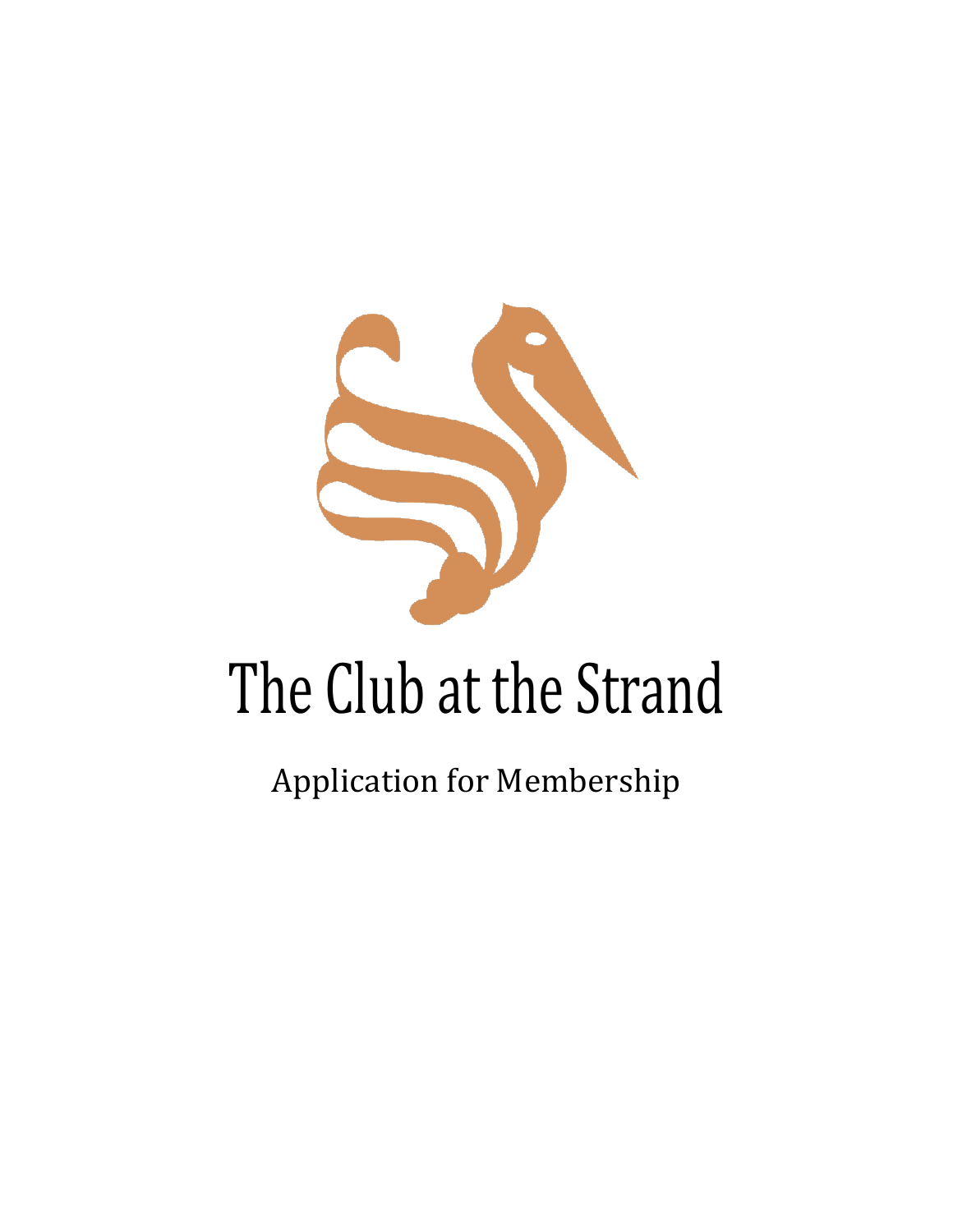## **APPLICANT INFORMATION**

| First                                                 | Middle | Last | Nickname |     |
|-------------------------------------------------------|--------|------|----------|-----|
|                                                       |        |      |          |     |
| Street                                                |        | City | State    | Zip |
| Home Phone $(\_\_\_\_\_\$ Cell Phone $(\_\_\_\_\_\_\$ |        |      |          |     |
|                                                       |        |      |          |     |
|                                                       |        |      |          |     |
|                                                       |        |      |          |     |
|                                                       |        |      |          |     |
|                                                       |        |      |          |     |

# **APPLICANT'S SPOUSE INFORMATION**

|     |                        |                                                            |     | First  |         | Middle |            |            | Last       | Nickname   |     |     |
|-----|------------------------|------------------------------------------------------------|-----|--------|---------|--------|------------|------------|------------|------------|-----|-----|
|     |                        |                                                            |     |        |         |        |            |            |            |            |     |     |
|     |                        |                                                            |     |        |         |        |            |            |            |            |     |     |
|     |                        |                                                            |     |        |         |        |            |            |            |            |     |     |
|     |                        |                                                            |     |        |         |        |            |            |            |            |     |     |
|     |                        |                                                            |     |        |         |        |            |            |            |            |     |     |
|     |                        |                                                            |     |        |         |        |            |            |            |            |     |     |
|     | <b>MAILING ADDRESS</b> |                                                            |     |        |         |        |            |            |            |            |     |     |
|     |                        | Monthly statements and correspondence should be mailed to: |     |        |         |        |            |            |            |            |     |     |
|     |                        |                                                            |     |        |         |        |            |            |            |            |     |     |
|     |                        |                                                            |     |        |         |        |            |            |            |            |     |     |
|     |                        |                                                            |     | Street |         |        |            | City       |            | State      |     | Zip |
|     |                        | Please circle months at local residence:                   |     |        |         |        |            |            |            |            |     |     |
| JAN | FEB                    | MAR                                                        | APR | MAY    | JUN JUL | AUG    | <b>SEP</b> | <b>OCT</b> | <b>NOV</b> | <b>DEC</b> | ALL |     |
|     |                        |                                                            |     |        |         |        |            |            |            |            |     |     |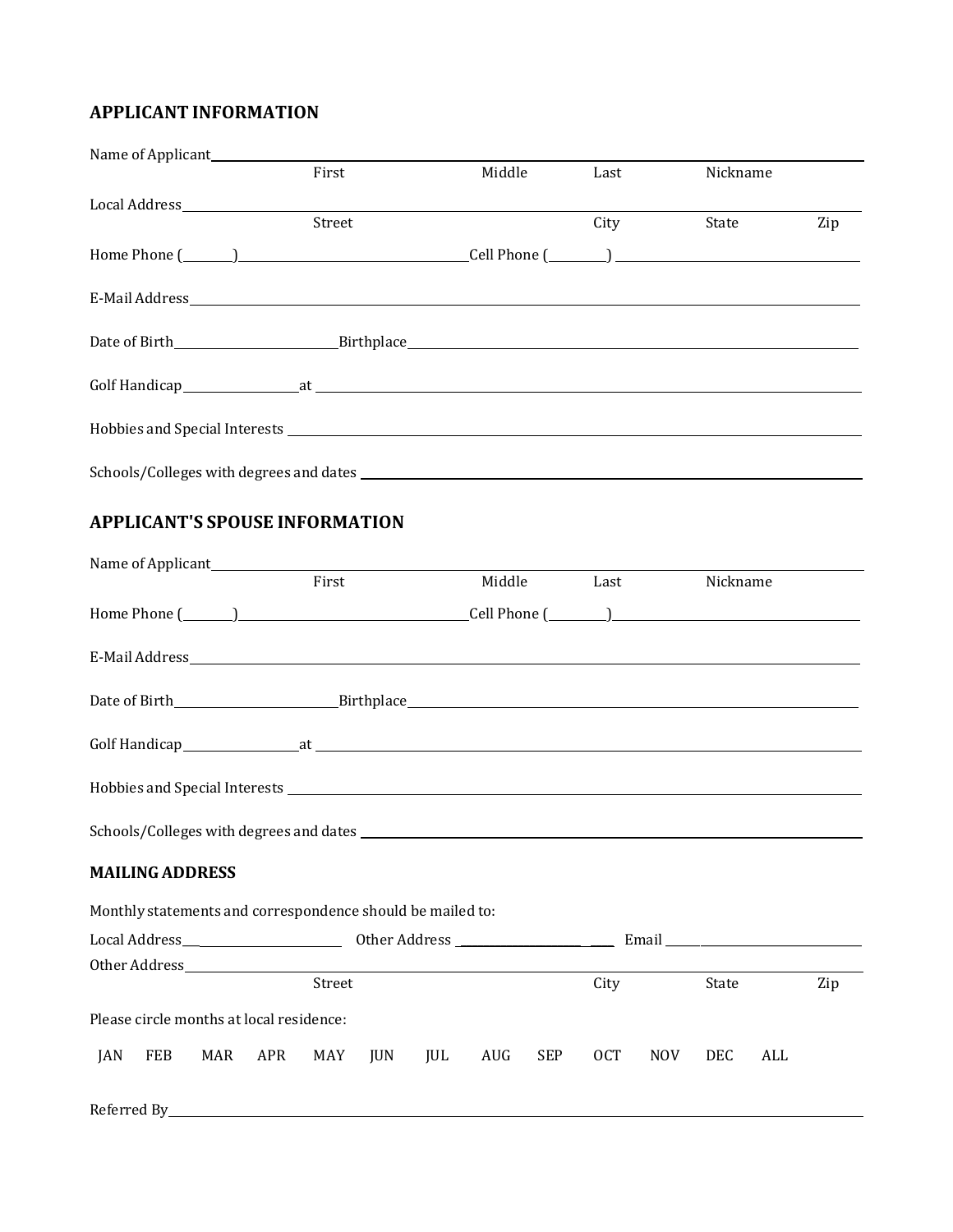### **CHILDREN'S FULL NAMES AND DATESOF BIRTH**

(Unmarried children 30 years of age and under, who are either living at home, attending school on a full-time basis or are in the *armed forces qualify for Immediate Family Privileges)*

| Last Name                 | First Name                                                | Middle Initial                                                                                                  | Date of Birth |
|---------------------------|-----------------------------------------------------------|-----------------------------------------------------------------------------------------------------------------|---------------|
|                           |                                                           |                                                                                                                 |               |
|                           |                                                           | 2.                                                                                                              |               |
|                           | 4.                                                        | $\frac{3}{2}$                                                                                                   |               |
|                           |                                                           |                                                                                                                 |               |
|                           | <b>BUSINESS INFORMATION</b> (If retired, former business) |                                                                                                                 |               |
| <b>APPLICANT</b>          |                                                           |                                                                                                                 |               |
|                           |                                                           |                                                                                                                 |               |
|                           |                                                           |                                                                                                                 |               |
|                           |                                                           |                                                                                                                 |               |
| <b>APPLICANT'S SPOUSE</b> |                                                           |                                                                                                                 |               |
|                           |                                                           |                                                                                                                 |               |
|                           |                                                           |                                                                                                                 |               |
|                           |                                                           |                                                                                                                 |               |
|                           |                                                           | <b>CURRENT AND PREVIOUS COUNTRY CLUB AFFILIATIONS (Name, Address and Phone Number)</b>                          |               |
| From To                   |                                                           |                                                                                                                 |               |
| From To                   |                                                           |                                                                                                                 |               |
|                           |                                                           |                                                                                                                 |               |
|                           |                                                           |                                                                                                                 |               |
|                           |                                                           |                                                                                                                 |               |
|                           |                                                           | If yes, please give details. The material control of the set of the set of the set of the set of the set of the |               |
|                           |                                                           | Have you been convicted of a felony in the past 10 years or a misdemeanor in the last 5 years? ______________   |               |
|                           |                                                           |                                                                                                                 |               |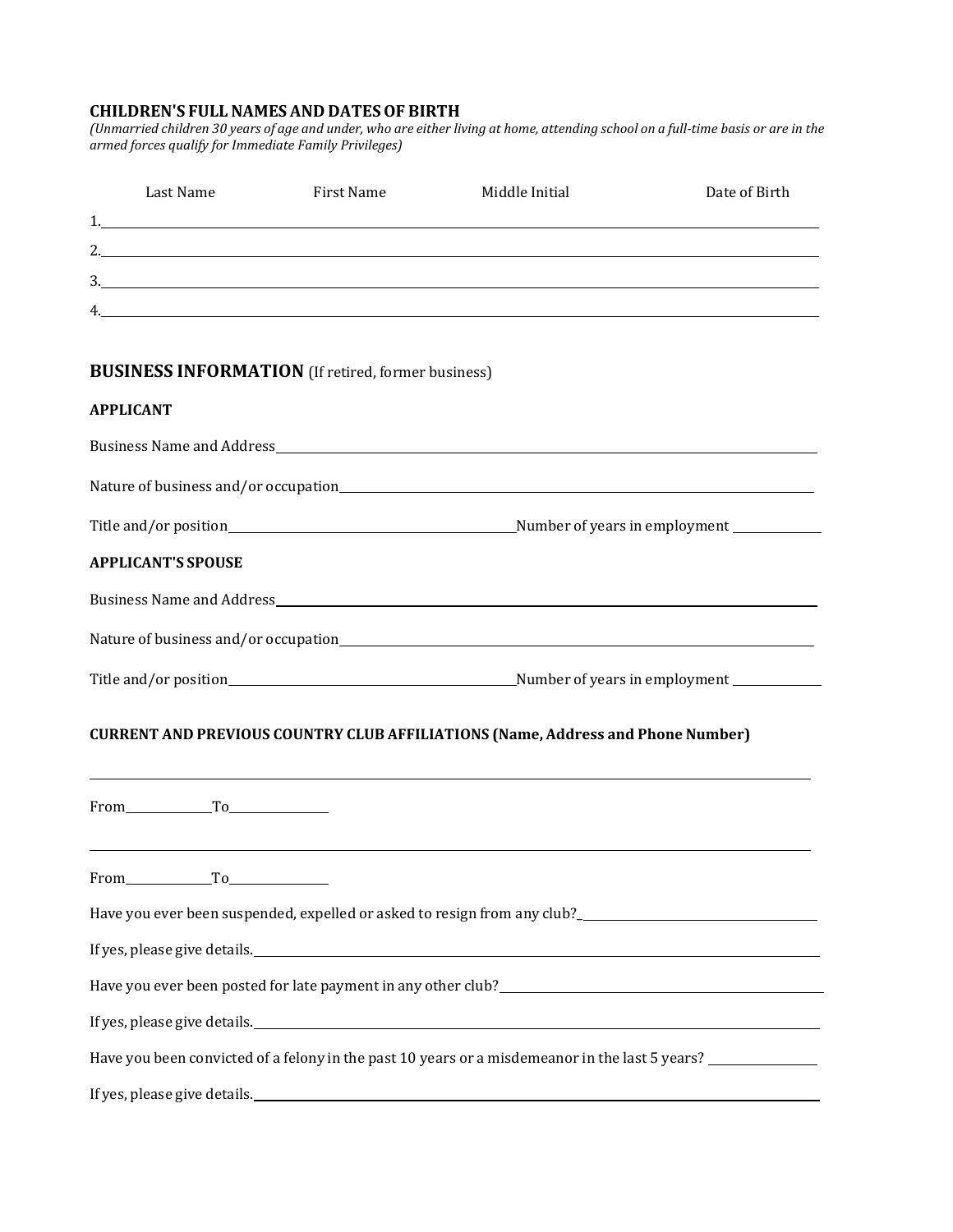# **Membership Category**

#### **Family Golf** Single Golf

Ages 56+\_\_\_\_\_\_\_\_\_\_ Ages 56+\_\_\_\_\_\_\_\_\_\_ **Sport**\_\_\_\_\_\_\_\_\_\_\_\_ Ages 40-55\_\_\_\_\_\_\_\_\_ Ages 40-55\_\_\_\_\_\_\_\_\_ Under 39\_\_\_\_\_\_\_\_\_\_ Under 39\_\_\_\_\_\_\_\_\_\_ **Social**\_\_\_\_\_\_\_\_\_\_\_\_\_

| snort |  |
|-------|--|
|-------|--|

*Membership is contingent upon approval by the Club, which approval shall be as its discretion.*

*Receipt of Membership Plan Documents. I hereby acknowledge receipt of The Club at the Strand Membership Plan and Rules and Regulations ("Membership Plan Documents") and that I have read and understand* them and agree to be bound by the terms and conditions thereof as the same may be amended from time to time by the *Club. I further acknowledge that I am not relying on any oral representations in acquiring a Membership in the Club. Membership is contingent upon approval by the Club, which approval shall be as its discretion. Upon signing this Application, I authorize the disclosure and release of information requested by the Club for investigating my qualifications for Membership, including without limitation my credit history.*

Rights Governed by Membership Plan Documents. My rights and privileges as a Member in the Club shall *begoverned by, and I shall be bound by the terms and conditions of, the Membership Plan, as they may be amended from time to time in accordance with their terms, and this Application. I agree to substitute the Membership privileges* acquired pursuant to the Membership Plan, as they may be amended from time to time, for any and all present and *prior rights or privileges in or to the Club or the Club Facilities.*

*Permission for Photography. For valuable consideration received, I grant to The Club at the Strand ("Photographer") the absolute and irrevocable right and unrestricted permission concerning any photographs that have been taken or may be taken of me or in which I may be included with others, to use, reuse, publish, and republish*  the photographs in whole or in part, individually or in connection with other material, in any and all media now or *hereafter known, including the internet, and for any purpose whatsoever, specifically including illustration, promotion, art, editorial, advertising, and trade, without restriction as to alteration; and to use my name in connection with any use. I release and discharge Photographer from any and all claims and demands that may arise out of or in connection with the use of the photographs, including without limitation any and all claims for libel or violation of any right of publicity or privacy. This authorization and release shall also inure to the staff and legal representatives of Photographer. I am a legally competent adult and have the right to contract in my own name. I have read this document and fully understandits contents. This release shall be binding upon me and my heirs, legal representatives, and assigns.*